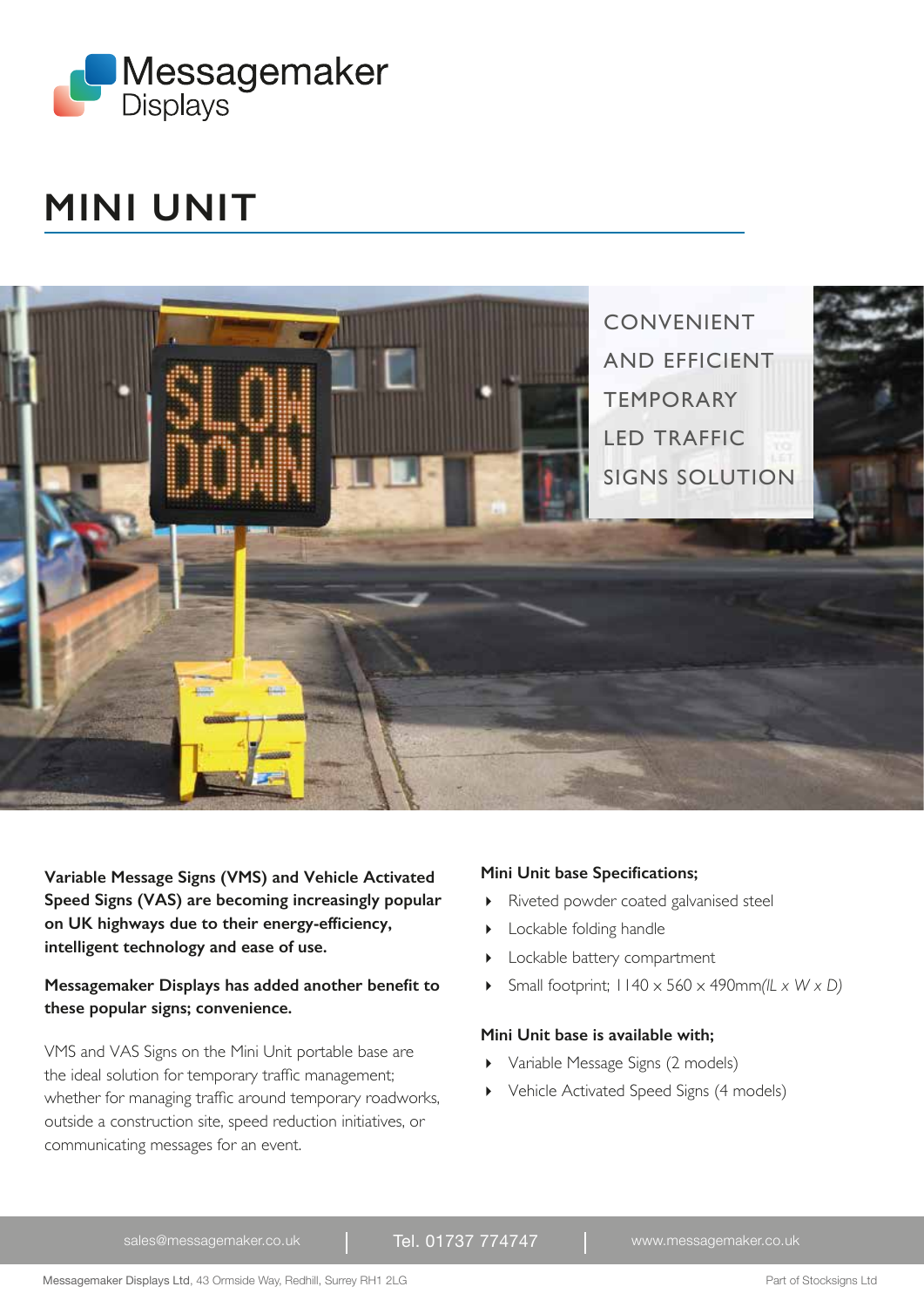# **MINI UNIT** WITH VMS

## **For full technical information see page 2**

## **KEY POINTS**

- ▶ CE Certified (EN12966) and conforms to TSRGD
- ▶ Battery Powered
- User-friendly web based fleet control software
- Easily deployed and relocated with lockable folding handle
- Email or SMS alerts in the event of a power failure, extreme temperatures or communication error
- Energy Efficient; save at least 20% power compared to traditional VMS\*
- Auto shut-down function to prevent over-charging of battery
- Supplied with 4 rechargeable 12v 100Ah Leisure batteries
- Viewing distance of at least 100 meters
- ▶ Full Colour VMS
- Excellent Contrast Ratio for clear messaging even in extreme weather conditions
- Auto-dim facility for day and night time use
- Option to integrate a vehicle detection radar
- ▶ Optional 3G modem with GPS Tracking
- Battery charger available

*\* 'Traditional VMS' refers to VMS in the UK market which use DIP LED and a polycarbonate cover*

# **MINI UNIT** WITH VAS

## **For full technical information see page 3**

## **KEY POINTS**

- CE Certified (EN12966)
- Integrated vehicle detection radar
- Available with SID, SAM, SLR or urban (see page 3 for details)
- Viewing distance of up tp 100 meters
- User adjustable 'Trigger Speed' & 'Display Duration'
- Auto-dim facility for day and night time use
- ▶ 45,000 triggers per battery (max. 2 batteries per sign)
- Battery Powered
- Vehicle data capture option
- Supplied with one rechargeable 12v 22Ah battery (pre-fitted in sign)





## **SAVE POWER, REDUCE SPEEDING**

By integrating a vehicle detection radar the VMS can;

- Save power by only activating by passing motorists
- Have the option to be used as a Vehicle Activated Speed Sign

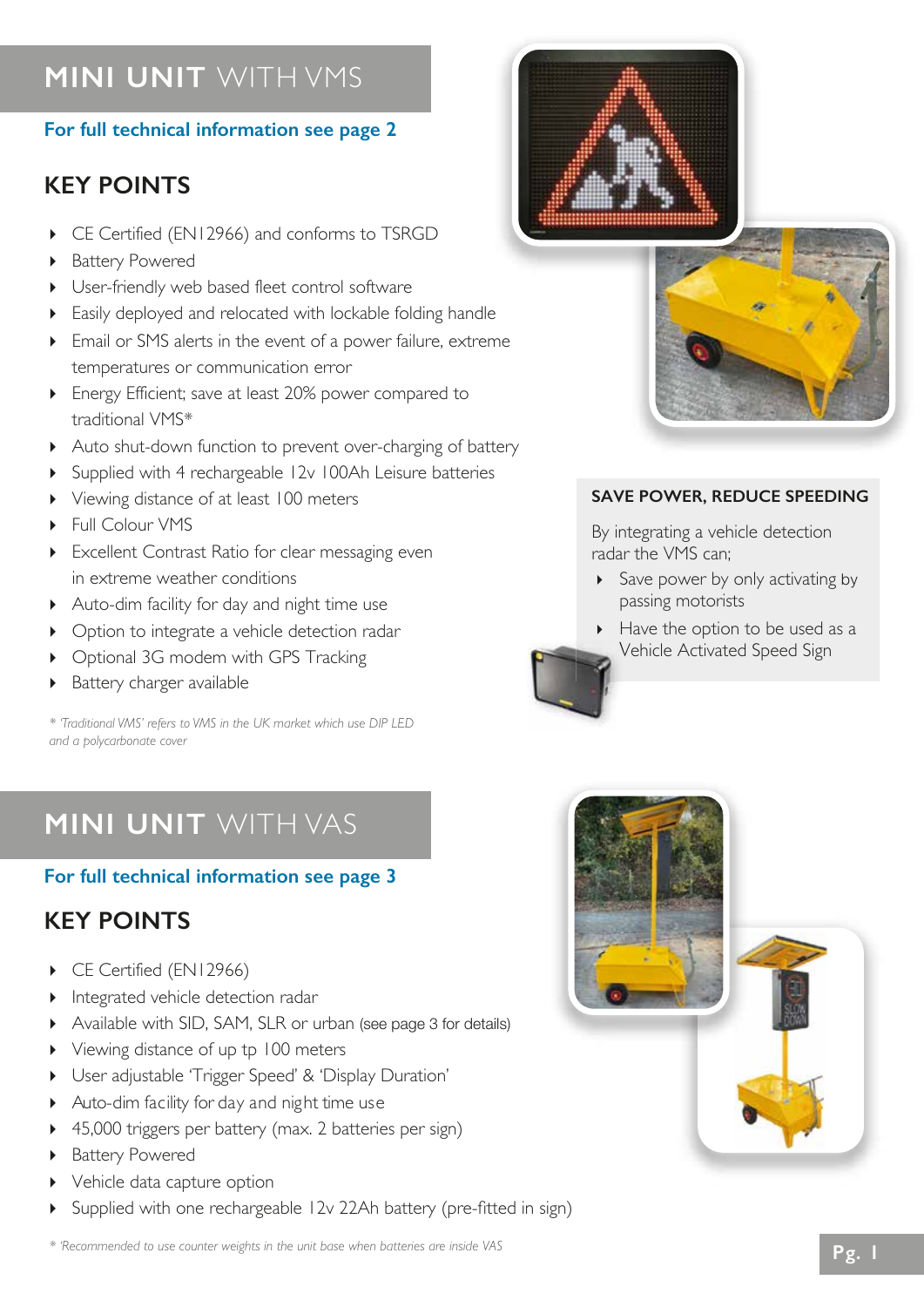# **MINI UNIT** WITH VMS **TECHNICAL SPECIFICATION**

|                                  | <b>VMS-16-40x48-RGB</b>                                                                                             | <b>VMS-20-32x32-RGB</b> |  |  |  |
|----------------------------------|---------------------------------------------------------------------------------------------------------------------|-------------------------|--|--|--|
| <b>Standard</b>                  | <b>EN12966</b>                                                                                                      |                         |  |  |  |
| Display Size $(h \times w)$      | 640 x 768 mm                                                                                                        | $640 \times 640$ mm     |  |  |  |
| <b>Pitch Size</b>                | $16$ mm                                                                                                             | $20 \text{ mm}$         |  |  |  |
| Screen Resolution $(h \times w)$ | $40 \times 48$ pixels                                                                                               | $32 \times 32$ pixels   |  |  |  |
| <b>LED Type</b>                  | 3-in-1 SMD                                                                                                          |                         |  |  |  |
| <b>Display Colour</b>            | <b>Full Colour</b>                                                                                                  |                         |  |  |  |
| <b>Display Content Ability</b>   | Max 5 Lines of 6 Characters<br>Max 4 Lines of 5 Characters<br>or I x Traffic Circle<br>or 1 x 600 mm Traffic Symbol |                         |  |  |  |
| Interface                        | RS232 / RS485 / Ethernet / 4G                                                                                       |                         |  |  |  |
| Power                            | 4x Rechargable 12v 100Ah Leisure Batteries                                                                          |                         |  |  |  |
| <b>Housing Material</b>          | Aluminium (Black)                                                                                                   |                         |  |  |  |
| <b>Maintenance Access</b>        | Front of screen                                                                                                     |                         |  |  |  |
| <b>IP Rating</b>                 | <b>IP65</b>                                                                                                         |                         |  |  |  |
| <b>Optional Extras</b>           | Vehicle Detection Radar, Solar Power,<br>Data Capture, RCS                                                          |                         |  |  |  |



## **Remote Connect System (RCS)**

- Real-time updates from remote locations
- **>** Status Monitoring
- Easy-to-use message scheduling and changing